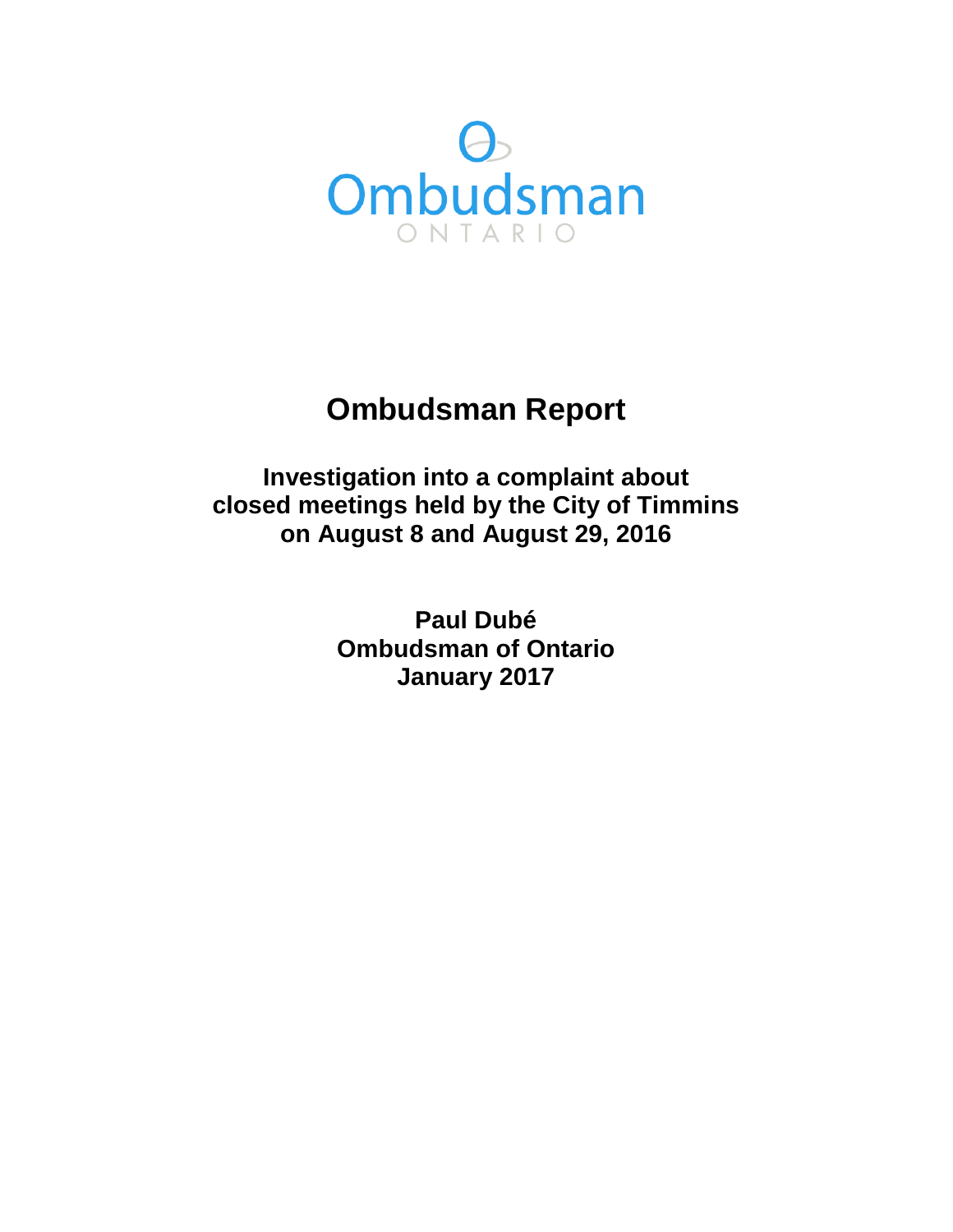## **Complaint**

- **1** In September 2016, my Office received a complaint about two closed meetings held by the City of Timmins on August 8 and 29, 2016.
- **2** The complaint alleged that the city held illegal closed meetings to discuss plans for the city's Canada Day celebrations in 2017 ("Canada Day 150 celebrations"). The complaint also alleged that the city improperly provided direction to the mayor during the closed sessions.

## **Ombudsman jurisdiction**

- **3** Under the *Municipal Act, 2001,* all meetings of council, local boards, and committees of council must be open to the public, unless they fall within prescribed exceptions.
- **4** As of January 1, 2008, the Act gives citizens the right to request an investigation into whether a municipality has complied with the Act in closing a meeting to the public. Municipalities may appoint their own investigator. The Act designates the Ombudsman as the default investigator for municipalities that have not appointed their own.
- **5** The Ombudsman is the closed meeting investigator for the City of Timmins.
- **6** In investigating closed meeting complaints, we consider whether the open meeting requirements of the Act and the municipality's governing procedures have been observed.

## **Council procedures**

- **7** The city's procedure by-law (by-law no. 2007-6570) was repealed and replaced by by-law 2016-7914 on October 3, 2016. Since the closed meetings occurred prior to the enactment of by-law 2016-7914, the by-law no. 2007-6570 (the "procedure by-law") was in effect at the time of the meeting.
- **8** The procedure by-law states that all meetings shall be open to the public except as provided in section 239 of the Act. Prior to proceeding in camera,

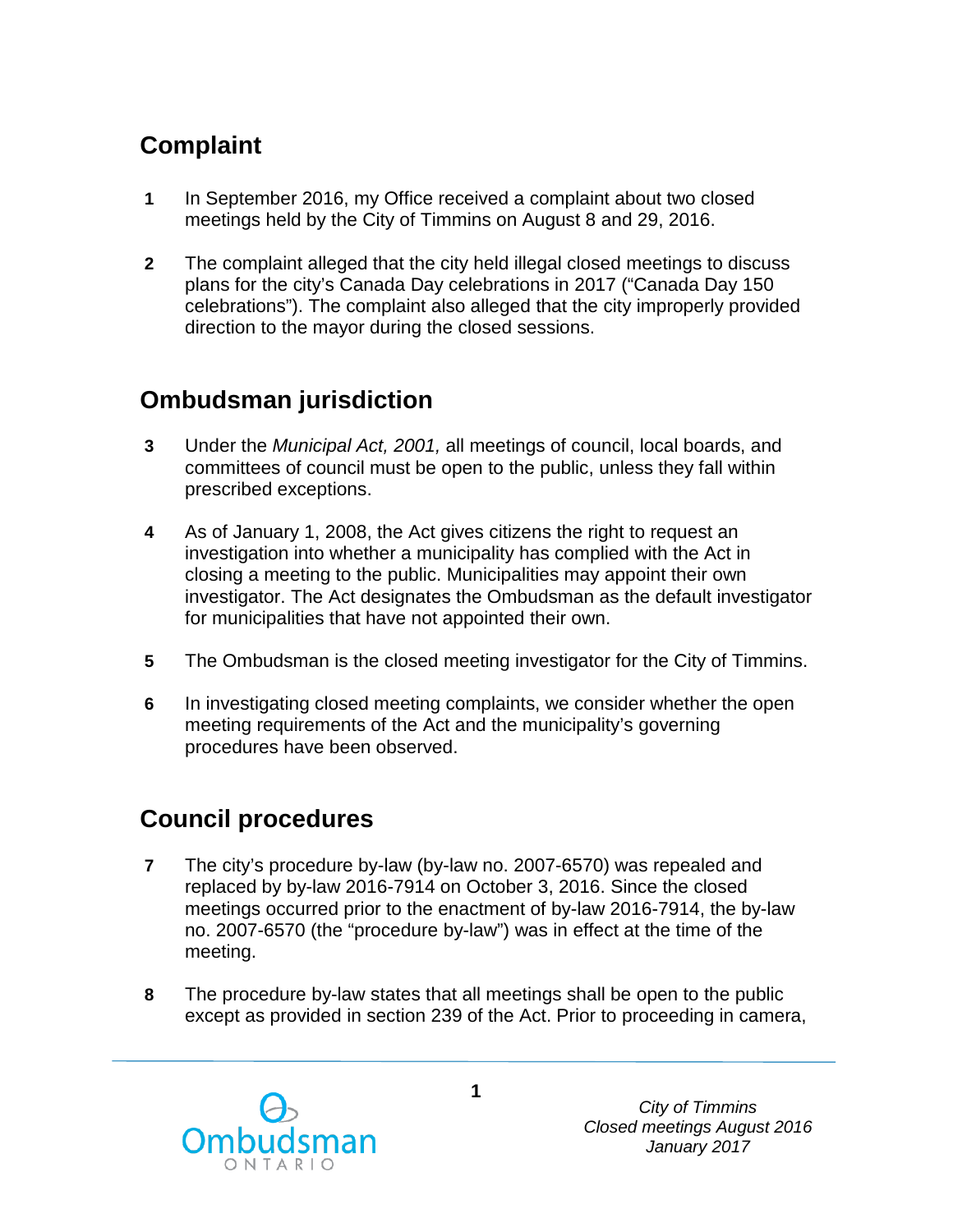council must state by resolution the fact of holding a closed meeting and the general nature of the subject matter to be considered.

**9** The procedure by-law also prevents the closure of a meeting to the public during the taking of a vote, except where the meeting is required to be closed under the procedure by-law or the Act, and the vote is for a procedural matter or for giving directions or instructions to municipal staff or persons retained by the municipality.

### **Investigative process**

- **10** On October 17, 2016, after conducting a preliminary review, we advised the municipality of our intent to investigate this complaint.
- **11** Members of my Office's staff reviewed relevant portions of the city's by-laws and policies, and the Act. We reviewed the minutes of the closed meetings on August 8 and 29, 2016.
- **12** The clerk, the Chief Administrative Officer ("CAO") and members of council who were present at the closed meeting were interviewed by my Office.
- **13** My Office received full co-operation in this matter.

### **Background**

#### The August 8 closed meeting

- **14** On August 8, council proceeded into closed session under the advice subject to solicitor-client privilege found in subsection 239(2)(f) of the Act. The resolution to proceed in camera only referenced the advice subject to solicitor-client privilege exception with no other information about the matter to be discussed in closed session. According to the closed meeting minutes, council discussed two items in camera. The second item was the Canada Day 150 celebrations.
- **15** All of council, the clerk and a number of staff were present during the in camera session. The city's solicitors were not present during the discussion about the Canada Day 150 celebrations.

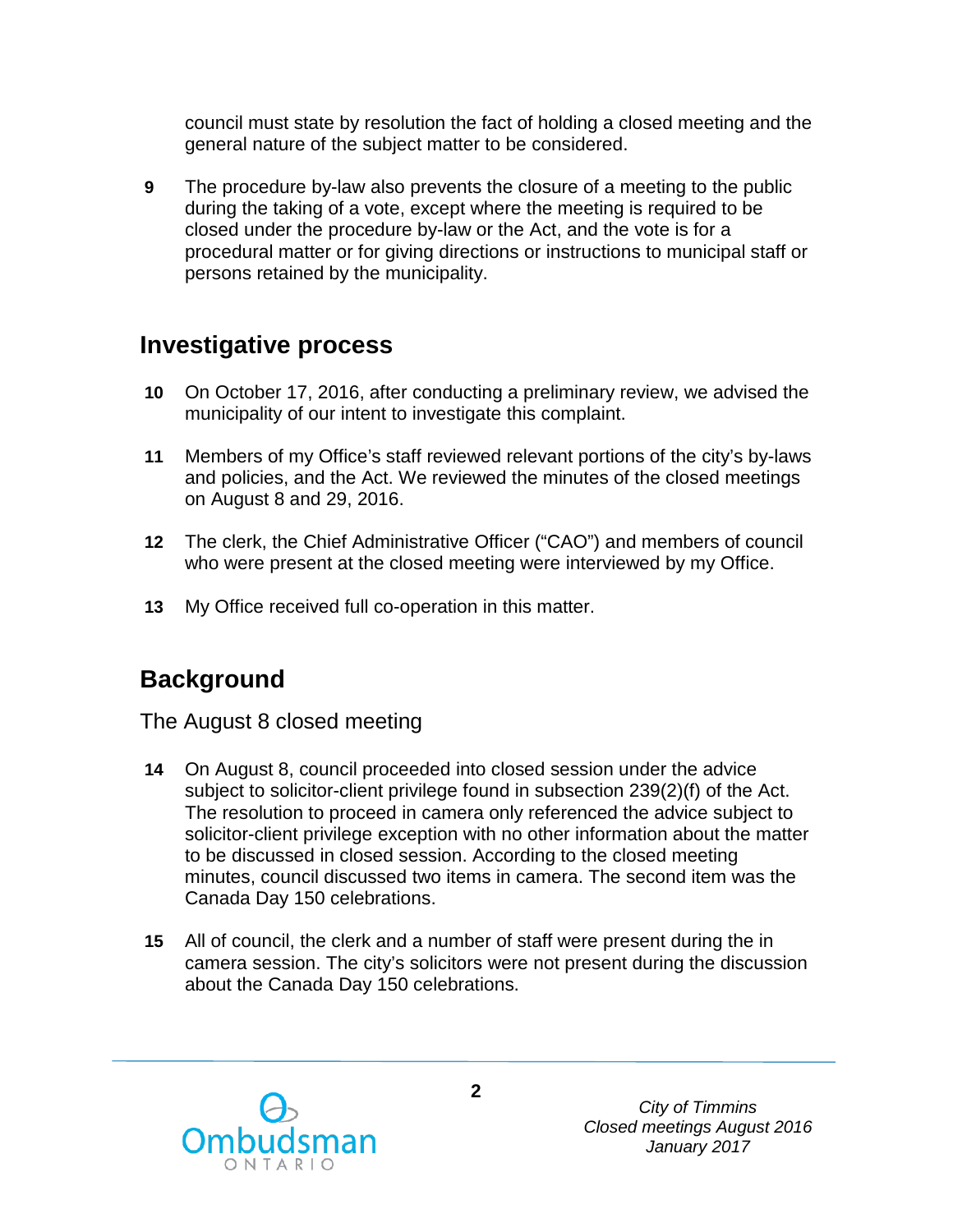- **16** During the in camera discussion about the Canada Day 150 celebrations, the mayor informed council that an international fireworks competition was interested in holding its 2017 competition in the city. The mayor also informed council that he was contacted by a promoter for a major entertainer who was interested in performing in the city. The mayor put forward a preliminary concept of a festival coinciding with the city's Canada Day 150 celebrations during which the international fireworks competition and a concert by the major entertainer would occur.
- **17** According to the mayor, the purpose of the in camera meeting was to determine if council had an appetite to pursue the event before he engaged in further discussions with the fireworks competition and the major entertainer.
- **18** Following the discussion, council reached a verbal consensus to direct the mayor to continue to pursue the discussions with the fireworks competition and the major entertainer.
- **19** The CAO recalled meeting with the city's solicitors on August 8, 2016 to discuss the Canada Day 150 celebrations. However, according to the members of council who were interviewed, council did not discuss any written or oral advice from the city's solicitor during the closed meeting. The clerk told my Office that he was not aware the city's solicitors had been contacted prior to the closed meeting. The mayor told my Office that the city's solicitors were contacted at some point, but he could not recall whether legal advice was discussed by council during the closed session.
- **20** After the closed session finished, council continued its meeting in open session.

#### The August 29 closed meeting

- **21** On August 29, the Committee of the Whole met in closed session under the litigation or potential litigation, acquisition/disposition of land, and advice subject to solicitor-client privilege exceptions. The resolution to proceed in camera only referenced the cited exceptions with no other information about the matters to be discussed in closed session. According to the closed meeting minutes, council discussed four items in camera. The fourth item was the Canada Day 150 celebrations.
- **22** Although it is not clear from the resolution to proceed in camera, the clerk confirmed that the Committee of the Whole discussed the Canada Day 150 celebrations under the advice subject to solicitor-client privilege exception.

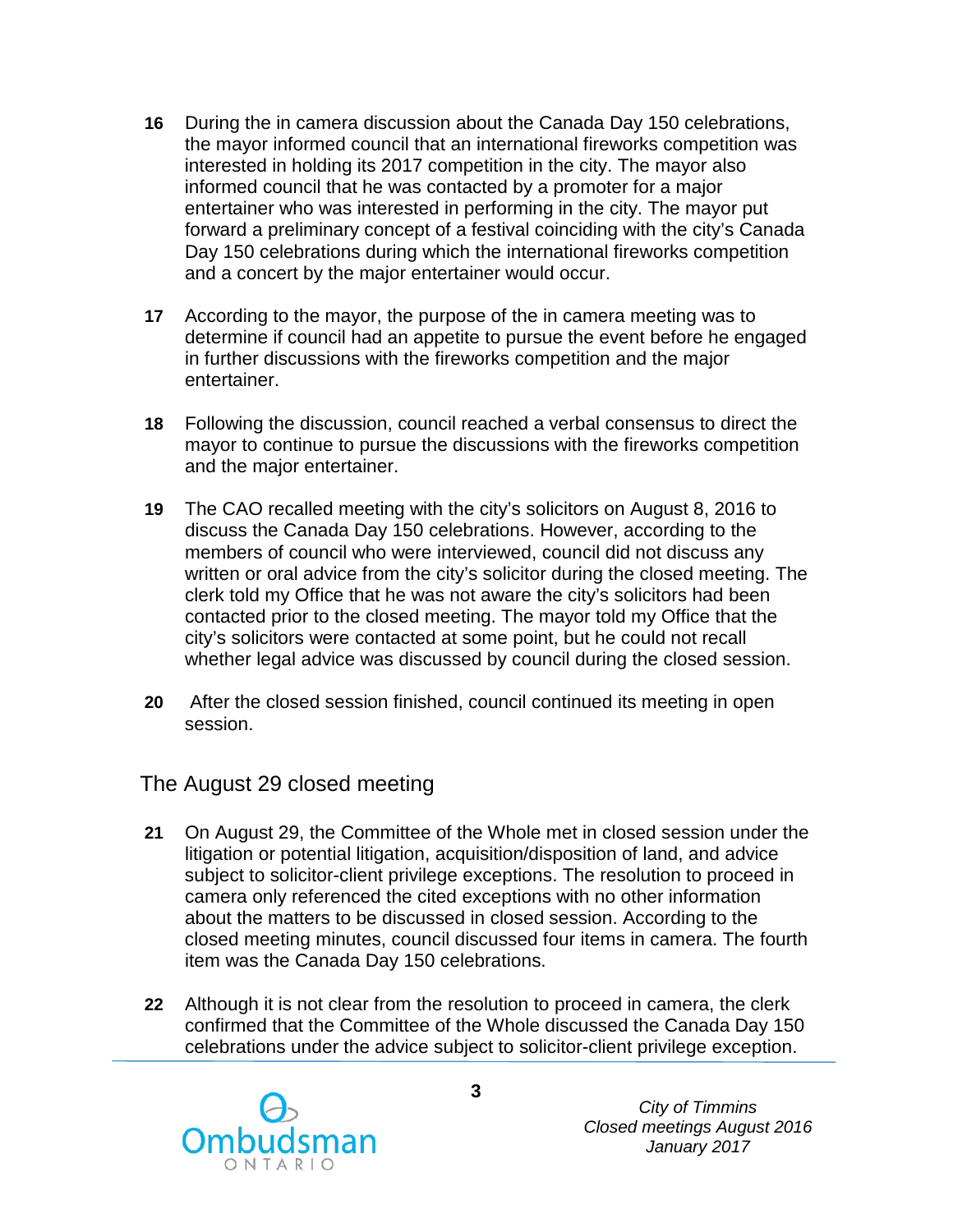- **23** All of council (except for Councillor Joe Campbell), the clerk, the CAO and a number of staff were present during the in camera session. The city's solicitors were not present during the meeting.
- **24** During the meeting, the Committee of the Whole reviewed a copy of a draft contract between the city and the major entertainer. The CAO conveyed legal advice he obtained from the city's lawyer on the draft contract and with respect to the concept of a festival generally. The mayor also provided a brief update on the city's negotiations with the major entertainer and an estimated budget based on his discussions with the major entertainer's representatives.
- **25** Following the discussion, the mayor sought the direction of the Committee of the Whole to negotiate a lower cost for the concert. The Committee of the Whole provided this direction by verbal consensus. The closed meeting minutes do not capture the Committee's vote and direction to the mayor.

## **Analysis**

- **26** The City cited the "advice subject to solicitor-client privilege" exception when it moved into closed session to discuss the Canada Day 150 celebrations on August 8 and 29.
- **27** Subsection 239(2)(f) of the Act permits closed session discussions where advice from a solicitor or related communication is considered by council.<sup>[1](#page-4-0)</sup>
- **28** Communication will only be found to be subject to solicitor-client privilege if it is: (a) between a client and his or her solicitor, where the solicitor is acting in a professional capacity; (b) made in relation to the seeking or receiving of legal advice; and  $(c)$  intended to be confidential.<sup>[2](#page-4-1)</sup> Therefore, the advice subject to solicitor-client privilege exception can only be used when advice from a solicitor or related communication actually exists for consideration by council or committee.

https://www.ombudsman.on.ca/Files/sitemedia/Documents/Resources/Reports/Municipal/Final-Report---London-June-2015-linked.pdf.



<span id="page-4-0"></span> $\overline{a}$ <sup>1</sup> Ombudsman of Ontario, "*Municipal Government by Stealth" Investigation into Council of the Township of Emo Closed Meeting of April 8, 2008* (January 2009), online: https://www.ombudsman.on.ca/Files/sitemedia/Documents/Resources/Reports/Municipal/emofina

<span id="page-4-1"></span>leng.pdf. <sup>2</sup> Ombudsman of Ontario, *Investigation into whether the City of London's Strategic Priorities and Policy Committee held an illegal meeting on March 2, 2015* (June 2015), online: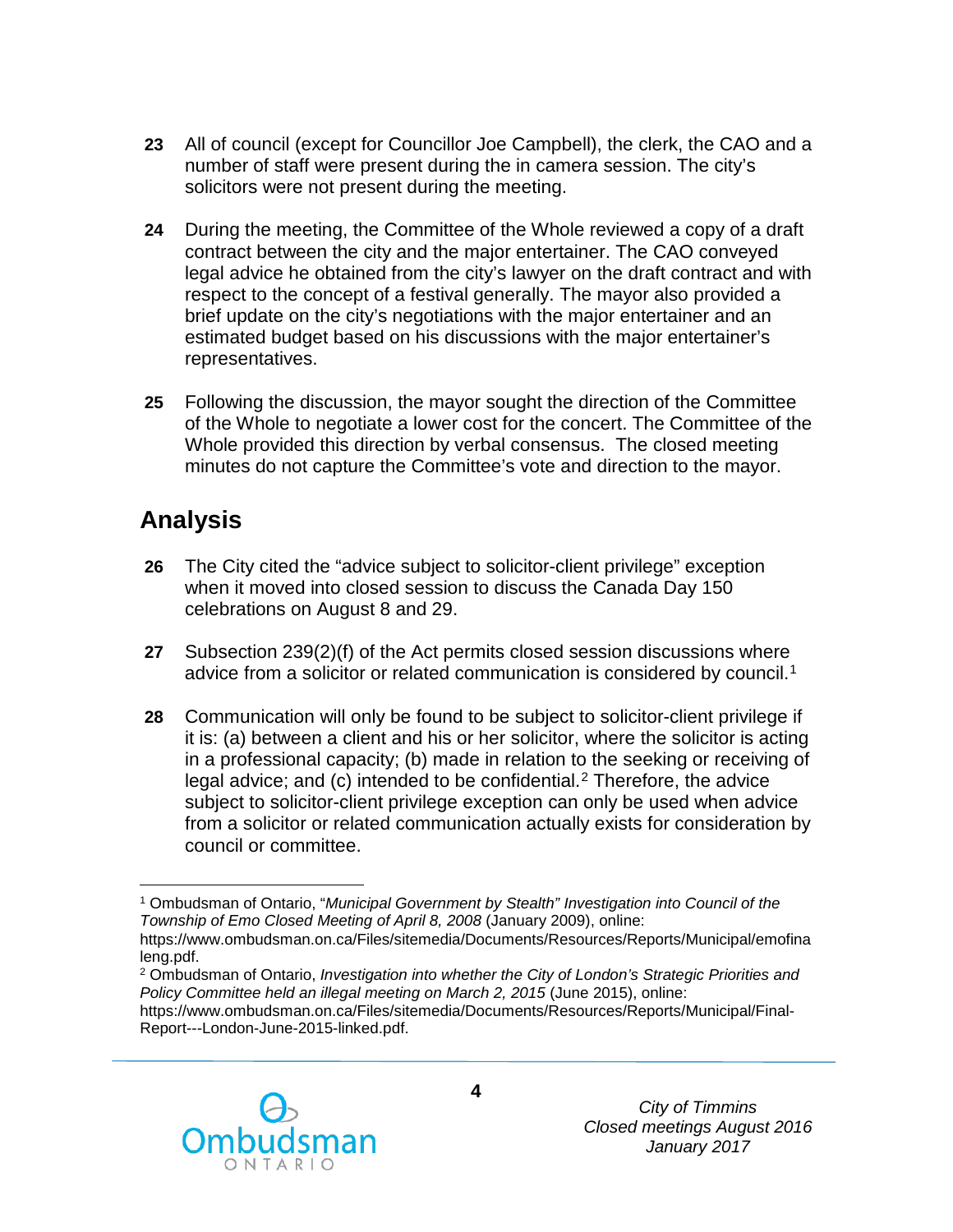**29** My Office has found that it is not necessary that the lawyer providing advice be present during the meeting, as long as the legal advice received is being conveyed.[3](#page-5-0)

#### August 8 closed session

- **30** During the August 8 closed session, council did not discuss any legal advice about the Canada Day 150 celebrations. Although the CAO had met with the city's solicitors regarding the Canada Day 150 celebrations on the same day, any legal advice that was obtained by the CAO was not conveyed to council at the closed session.
- **31** Accordingly, the discussion on August 8 did not fit within the exception in s. 239(2)(f) for advice subject to solicitor-client privilege.

#### August 29 closed session

- **32** After the August 8 meeting, the CAO sought legal advice from the city's lawyer regarding the draft contract for a performance by the major entertainer as part of the Canada Day 150 celebrations, and on the concept of a festival generally.
- **33** During the August 29 closed session, the CAO conveyed the legal advice to the Committee of the Whole. Council discussed the legal advice and relied on this while reviewing the draft contract.
- **34** Accordingly, the discussion on August 29 fit within the exception in s. 239(2)(f) for advice subject to solicitor-client privilege.

### Directions to the mayor during the closed sessions

**35** The Act only permits voting in closed session in limited circumstances for procedural matters or for giving directions to municipal employees or officers. Section 239(6) of the Act states:

<span id="page-5-0"></span> $\overline{a}$ <sup>3</sup> Letter from Ombudsman of Ontario to Norfolk County (May 2016), online: https://www.ombudsman.on.ca/Files/sitemedia/Documents/ClosingLetter\_NorfolkCountyMay2016 \_formatted\_accessible.pdf.

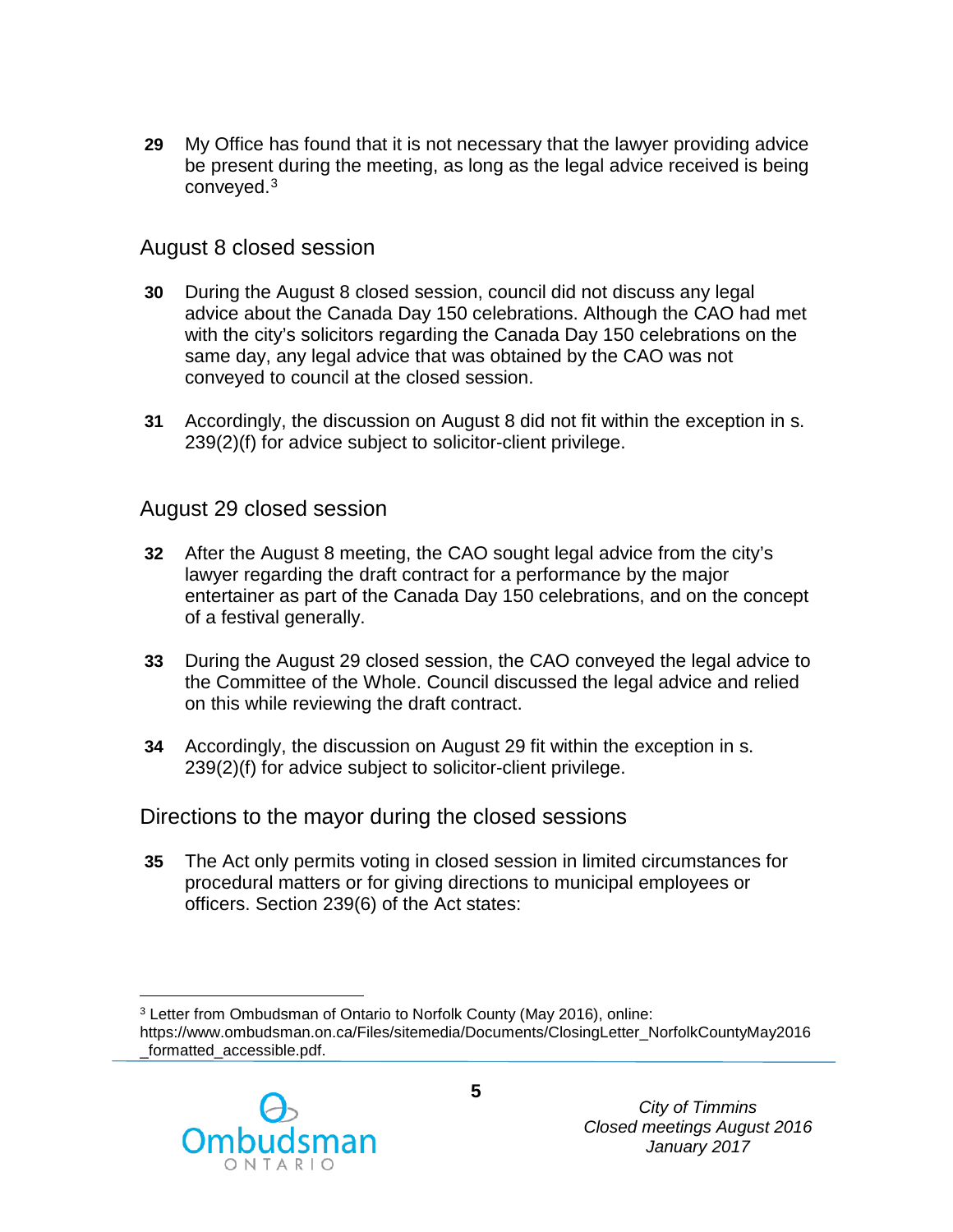**Exception** 

(6) Despite section 244, a meeting may be closed to the public during a vote if,

(a) subsection (2) or (3) permits or requires the meeting to be closed to the public; and

(b) the vote is for a procedural matter or for giving directions or instructions to officers, employees or agents of the municipality, local board or committee of either of them or persons retained by or under a contract with the municipality or local board.

- **36** Section 225 of the Act designates the head of council (the mayor) as the chief executive officer of the corporation and lists enumerated duties of the head. In the past, my Office has found that a vote taken in camera to direct the mayor was permissible under section  $239(6).4$
- **37** On August 8, council directed the mayor to continue to pursue discussions with the fireworks competition and the major entertainer in furtherance of the Canada Day 150 celebrations. I have already found that council's discussions regarding the Canada Day 150 celebrations on August 8 did not fit within the cited exception. Therefore, council was not permitted to vote in closed session. Accordingly, council's direction to the mayor contravened the Act.
- **38** On August 29, the Committee of the Whole directed the mayor to continue to negotiate with the major entertainer. This direction was not captured by the in camera meeting minutes. The in camera discussions of the Committee of the Whole on August 29 properly fit within the advice subject to solicitor-client privilege exception. Accordingly, the direction to the mayor was permissible under the Act.

## **Procedural matters**

**39** Our investigation also revealed some procedural issues with the city's closed meeting practices.

<span id="page-6-0"></span> $\overline{a}$ <sup>4</sup> Letter from the Office of the Ombudsman to the City of Greater Sudbury (February 14, 2013), online: https://www.ombudsman.on.ca/Files/sitemedia/Images/Reports/Sudbury-closing-letter-Feb-14-accessible.pdf

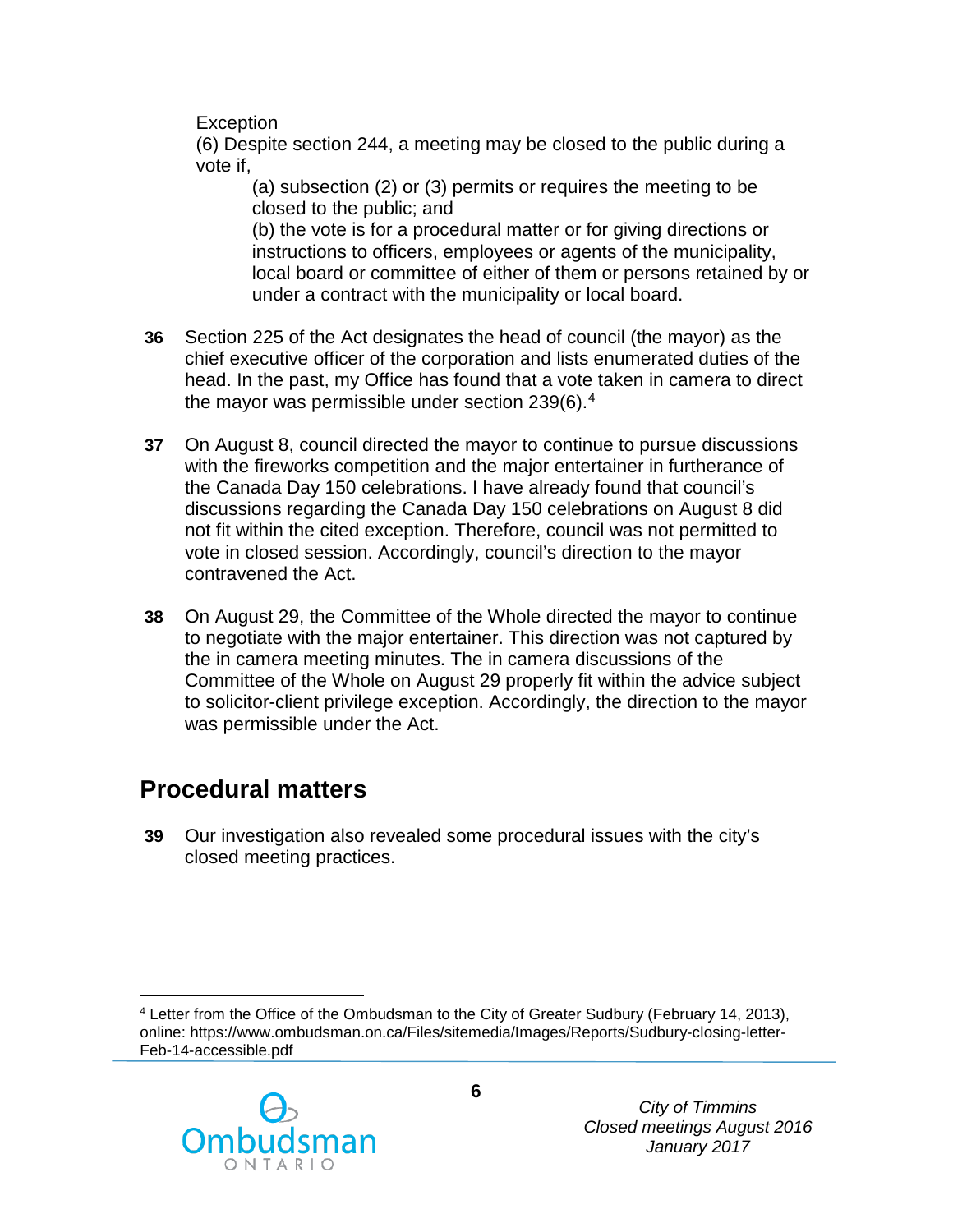### Closed meeting record

**40** When voting in closed session, council should clearly identify the item, formally vote on it, and record the outcome in the closed session meeting minutes**.** 

#### Resolution to proceed in camera

- **41** Subsection 239(4) of the Act requires that the resolution to proceed in camera include the general nature of the subject matter to be considered. The city's procedure by-law has equivalent requirements.
- **42** The Court of Appeal in Farber v. Kingston (City)<sup>[5](#page-7-0)</sup> stated that:

the resolution to go into closed session should provide a general description of the issue to be discussed in a way that maximizes the information available to the public while not undermining the reason for excluding the public.

- **43** My Office has also recommended that councils provide more substantive detail in resolutions authorizing closed sessions. For instance, in our Office's 2015 review of closed meetings in the Municipality of South Huron, we noted that council's resolution "should provide a brief description of the subject matter to be considered in closed session".<sup>[6](#page-7-1)</sup>
- **44** In this case, the city's resolutions to proceed in camera on August 8 and 29 failed to provide meaningful information to the public about the issues that would be discussed in camera. In addition, the resolution did not specify which closed meeting exception was intended to apply to each item on the closed meeting agenda.

## **Opinion**

**45** Council for the City of Timmins contravened the *Municipal Act, 2001* and the city's procedure by-law when it discussed the Canada Day 150 celebrations on August 8, 2016 in closed session. These discussions did not fit within the exception cited under the Act for advice subject to solicitorclient privilege.

https://www.ombudsman.on.ca/Files/sitemedia/files/SouthHuronFinal\_2015.pdf



 $\overline{a}$ <sup>5</sup> *Farber v. Kingston (City),* 2007 ONCA 173 at para 21.

<span id="page-7-1"></span><span id="page-7-0"></span><sup>6</sup> Ombudsman of Ontario, *Investigation into closed meetings held by council for the Municipality of South Huron* (February 2015) at para 58,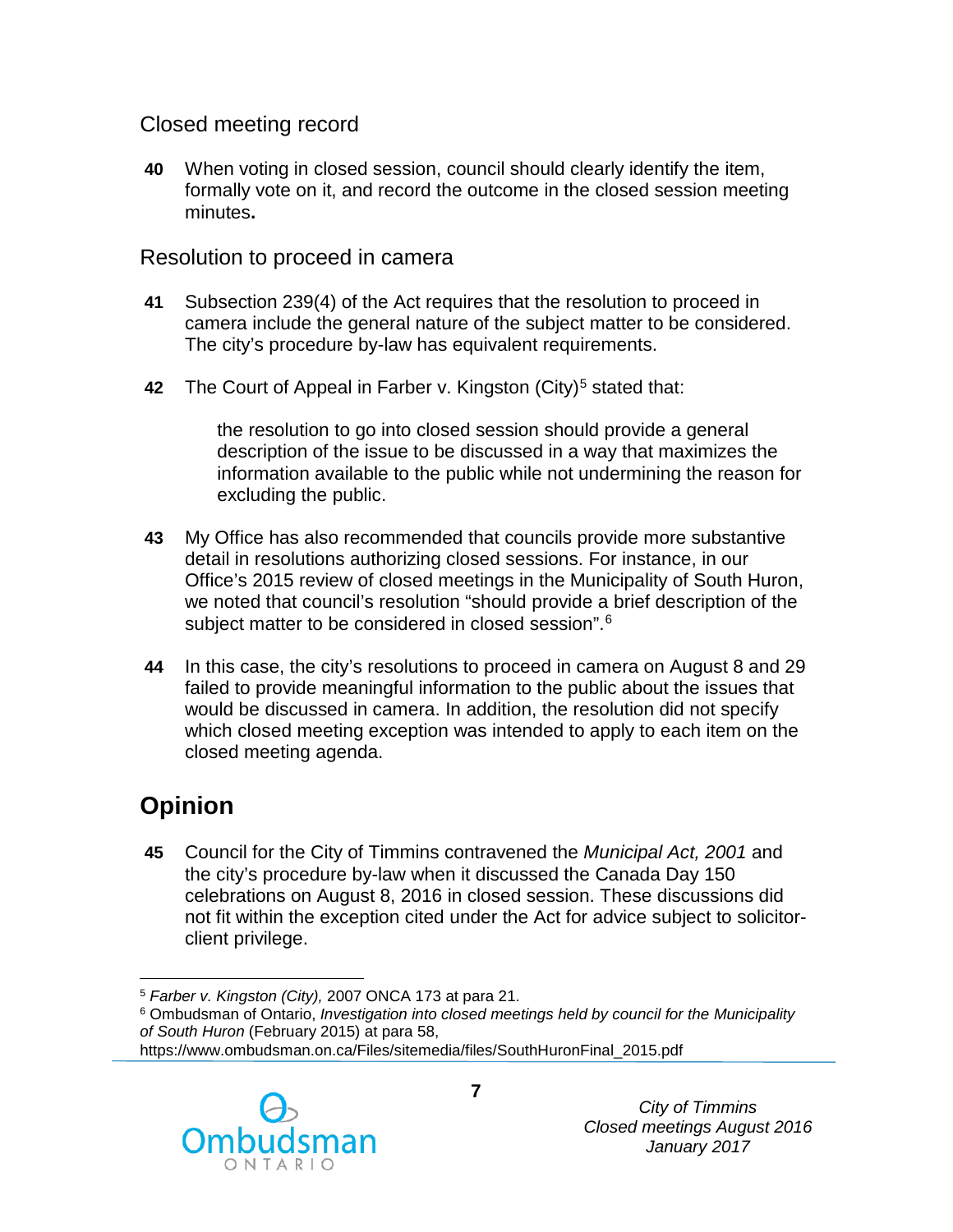- **46** Further, because the meeting was not permitted to be closed to the public under the *Municipal Act, 2001*, council was not permitted under the Act to provide direction to the mayor during the meeting to pursue discussions with the fireworks competition and the major entertainer.
- **47** The Committee of the Whole for the City of Timmins did not contravene the *Municipal Act, 2001* and the city's procedure by-law when it discussed legal advice received regarding the Canada Day 150 celebrations on August 29, 2016 in closed session pursuant to the exception for solicitor client privilege. Given that the Committee's closed session discussion was permitted under the Act, the related direction to the mayor during that meeting was also permissible under the Act.

### **Recommendations**

**48** I make the following recommendations to assist the city in fulfilling its obligations under the Act and enhancing the transparency of its meetings.

#### **Recommendation 1**

All members of council for the City of Timmins should be vigilant in adhering to their individual and collective obligation to ensure that council complies with its responsibilities under the *Municipal Act, 2001* and its own procedure by-law.

#### **Recommendation 2**

The City of Timmins should ensure that no subject is discussed in closed session unless it clearly comes within one of the statutory exceptions to the open meeting requirements.

#### **Recommendation 3**

The City of Timmins should ensure that its in camera votes comply with section 239(6) of the *Municipal Act, 2001*.

#### **Recommendation 4**

The City of Timmins should ensure that its resolutions to proceed in camera provide a general description of the issue to be discussed in a way that maximizes the information available to the public while not undermining the reason for excluding the public.